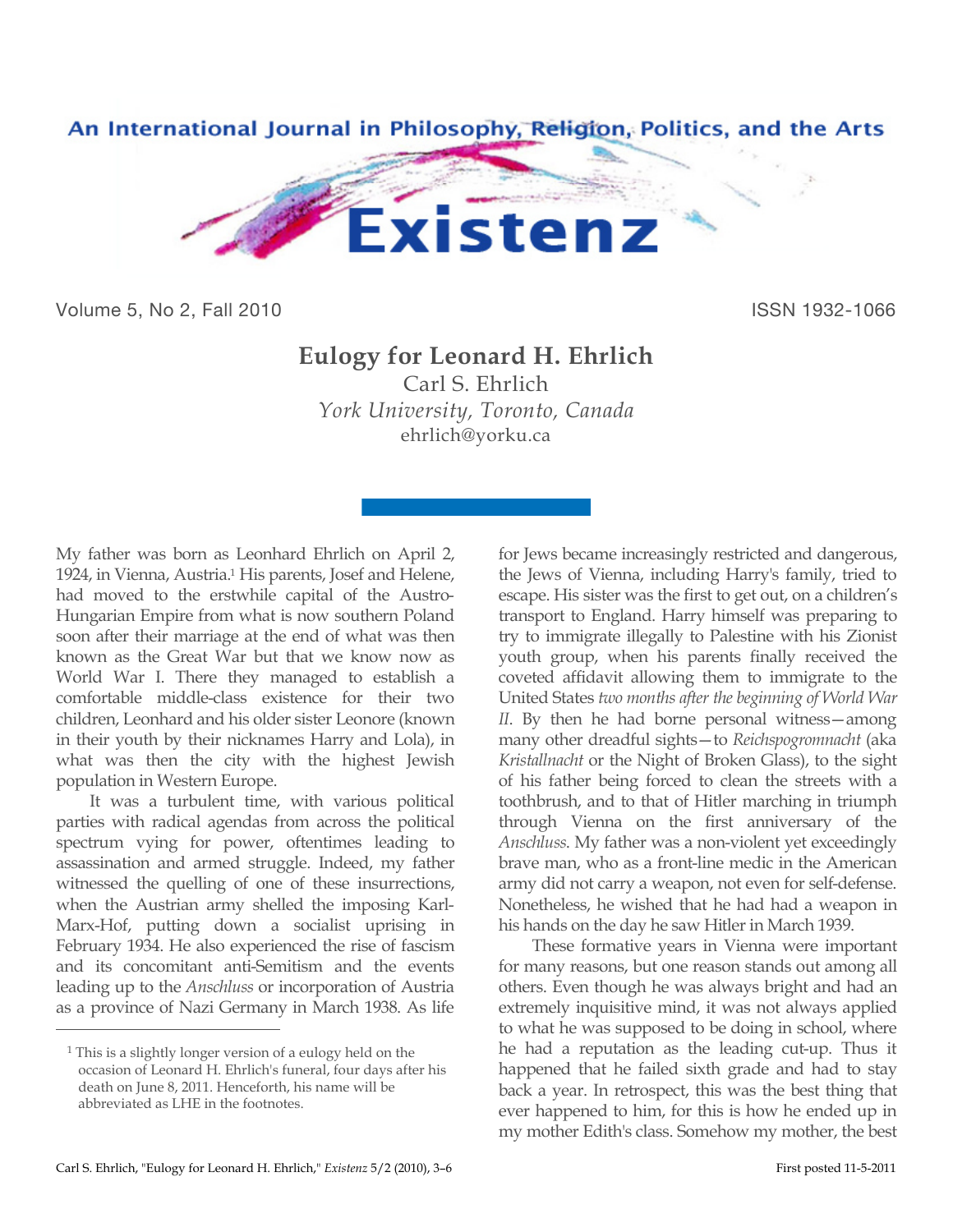pupil in the class, and my father, the worst-behaved, got to know one another and the rest—as they say—is history. They have been inseparable ever since.

Before my mother was able to escape Vienna for England (like my aunt on a children's transport or *Kindertransport*), she and my father spent as much time together as possible, not knowing whether they would ever see one another again. Yet, two months after my father and his parents landed in New York, he was at the docks to welcome my mother's parents to freedom in the new world. However, by the time my mother had managed to join her parents, my father—now known as Leonard H. Ehrlich<sup>2</sup>-and his family had moved to Chicago. Nonetheless, when my father was drafted into the army, my mother jumped on a bus for the long ride to Salina, Kansas, to marry my father, with only a rabbi and two arbitrarily grabbed soldiers as witnesses to the event. It was May 24, 1944, and my parents wanted to have at least a couple of weeks together before my father left for an uncertain future as a frontline medic in the European theatre of war. When my mother arrived at the camp for the wedding, the guards at the entrance to the camp, apprised of the arrival of a war-bride, called out, "You'll be sorry!" They never were, not for an instant.

My parents have had a marriage that most people can only dream of. United by a deep and abiding love and a complete melding of their beings and essences, they have truly "become one flesh" in the words of Genesis (2:24). My father certainly would have agreed with the thought expressed near the end of Schiller's *An die Freude* ("Ode to Joy") and set to music by Beethoven in both his 9th Symphony and his opera *Fidelio*: *Wer ein holdes Weib errungen, stimm in unserem Jubel ein* ("whoever has found a fair wife, join in our rejoicing"). And indeed, another quote from that same poem is inscribed in my parents' wedding rings: *schöner Götterfunken* ("beautiful divine spark").

The depth of their attachment to one another hit home for me when my parents were separated for three weeks in the late summer of 1973, one of the few times they were apart since my father's return from the war. My father had been appointed to the annual directorship of U.Mass.'s exchange program at the University of Freiburg in Germany. And my mother, sister, and maternal grandmother had left before my father and I, both of whom had to complete our respective summer school sessions, he as an instructor, I as a student. Three weeks later, the two of us landed in Genoa, Italy, after a ten-day voyage that had taken us to Lisbon, Mallorca, and Naples. Although our plan was to drive to Freiburg over the course of two days, my father was so eager to see my mother that he drove all night, through Italy and Switzerland, over the Alps and up the Rhine Valley into Germany, in order to arrive in Freiburg as dawn was breaking.

My wife Michal, who has attended and officiated at many funerals, informs me that the word "hero" is one of the most overused words in eulogies. Of course, everyone is a hero to his or her loved ones. And yet, my father was a certified hero. A man of self-effacing modesty and bravery, he was awarded both a Purple Heart for being wounded and a Silver Star for bravery in action, quite a feat for a non-combatant. Indeed, he was recommended for a second Silver Star, which he turned down because he had already won one, something for which my mother never forgave him, since the points that would have accrued to him on its account would have brought him home from the war a month earlier.

Following a few years of hard work, my parents went to pursue graduate studies in Psychology in Basel, Switzerland, returning to Europe in part to see whether any members of their extended families had survived. Unfortunately, the survivors were few and far between.3 Be that as it may, as part of their program, my parents were required to take a course in Philosophy. It was to prove a life-changing experience, as they became disciples of philosopher Karl Jaspers, after whom I may or may not be named—my father was always coy about answering this question— and to whose philosophy my father in particular was to dedicate his scholarly career. Like his teacher, my father combined a sharp intellectual and personal honesty with a deep moral sense that in both cases is their greatest legacy: profoundly ethical and honest human beings, whose lives provided sterling examples of how to live and interact with one's fellows. Both Jaspers and my father shared an innate curiosity about what it means to be human; hence, they were people to whom the saying derived from Terence *nihil humanum mihi* 

 $\overline{a}$ 

 $\overline{a}$ 

<sup>2</sup> LHE anglicized his name by removing the "h" from Leonhard and making it his middle initial in honor of his childhood nickname.

<sup>3</sup> LHE estimated that he lost between 60 and 80 uncles, aunts, and first cousins.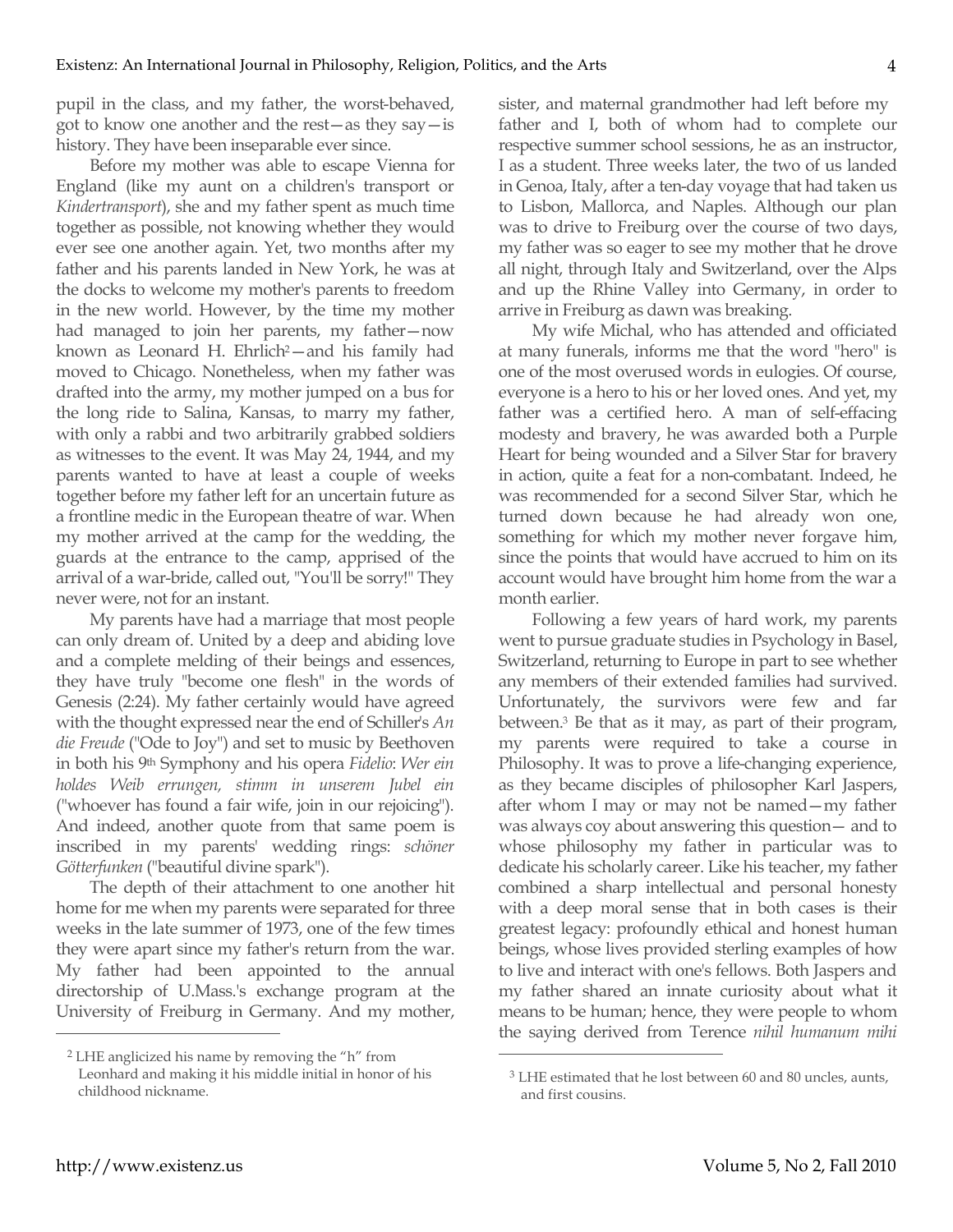*alienum est* ("nothing human is foreign to me") truly applies. And both Jaspers and my father were privileged and lucky to spend their lives with their soul-mates, their *bashertes* (as they say in Yiddish).

Once their meager funds had run out, my parents returned to the States, where a connection established through Jaspers led to their enrolment at Yale University, from which my father received his PhD in 1960. Four years previously (and just after my birth), he had accepted a position in the Philosophy Department at the University of Massachusetts at Amherst. My parents jumped at the chance to move to New England, which reminded them of the forested terrain in Central Europe that had once been home to them and to which they returned innumerable times over the course of the years. Indeed, my father was to spend the whole of his academic career—except for the occasional guestprofessorship—at U.Mass., not only teaching courses in Continental Philosophy but also as the founder and long-time director of the Judaic Studies Program (now the Department of Judaic and Near Eastern Studies). Over the course of his thirty-five years at U.Mass., my parents raised their family, consisting of my sister Karin and me, my maternal grandmother as well as a dog and a seemingly infinite number of cats.

My father was a dedicated teacher and respected scholar, authoring and/or editing over a dozen books in both German and English, including his monumental magnum opus, *Choices under the Duress of the Holocaust*, which he coauthored with my mother and whose upcoming publication he unfortunately did not live to see.

In spite of his accomplished intellectual and professional life, there were other things that were as important to him if not more so. My father loved art, music, nature, *Jause* (the Viennese equivalent of afternoon tea), and also his daily glass of ice-cold beer, loves that he attempted to impart to his children—with only varying success in the case of the beer. My father was raised in an orthodox Jewish household. However, the tragedy of the Holocaust occasioned a theological estrangement from Judaism that lasted a number of years. While he never reclaimed his boyhood orthodoxy, he enthusiastically and publically embraced his Judaism: the survival of Judaism, of the Jewish people, of the Jewish state, and of Jewish scholarship belonging to the major factors motivating his life. It is surely no coincidence that among his children and children-in-law are two professors of Jewish studies and one rabbi (not to mention a medical doctor—one of the most stereotypically Jewish of professions).

However, nothing in my father's life was more important to him than his family. He had come from a large family—his parents alone had six and thirteen siblings respectively—and the loss of most of his relatives during the Holocaust determined his zeal in tracking down and keeping in touch with the scattered remnants of his clan throughout the world. He was a loving yet demanding parent, whose pride in and devotion to his children was extended and transferred to his five grandsons. Indeed, one of my most vivid memories of him is of his holding one of my sons as a baby with a palpable sense and expression of awe and love. At his sister's funeral close to seven years ago, my father spoke of the disappointment—and indeed tragedy—of her not living long enough to experience the birth of at least one great-grandchild. Unfortunately, the same can now be said of him. In this regard I turn to his grandsons Yonah, Yossi, Elie, Shimi, and Natan, to remind you of the legacy you have inherited, and that Opa—as you called him—had three Hebrew names,<sup>4</sup> which should be more than enough to get you started!

No object embodied his devotion to his family both past, present, and future—more than a gold watch my father had inherited from his father, who had received it as an engagement present from his future father-in-law close to one hundred years ago. At every family occasion—whether a wedding, a bar mitzvah, or a funeral—my father would take out the watch and build his remarks on an allusion to it and what it represented as an heirloom and one of the last tangible connections to a large and largely lost family, always prefacing his remarks with the words: "Unaccustomed as I am to public speaking..."

Presumably anticipating the end, my father wrote the following in the last personal email I received from him on January 27<sup>th</sup> of this year: "Dear Carl, when you come here in April, it will be high time to hand you THE GOLD WATCH [*sic*!]. Dad for the Fischgrund5- Ehrlich Family." After I saw him for the last time six weeks ago, upon which occasion it was actually my mother who gave me the watch, I wrote to him as follows: "When I visited you this past week, you gave

 $\overline{a}$ 

<sup>4</sup> LHE's Hebrew name was Aryeh Yehudah Menachem ben (son of) Alter Joseph Chaim ve-Hadassah.

<sup>5</sup> LHE's mother's maiden name.